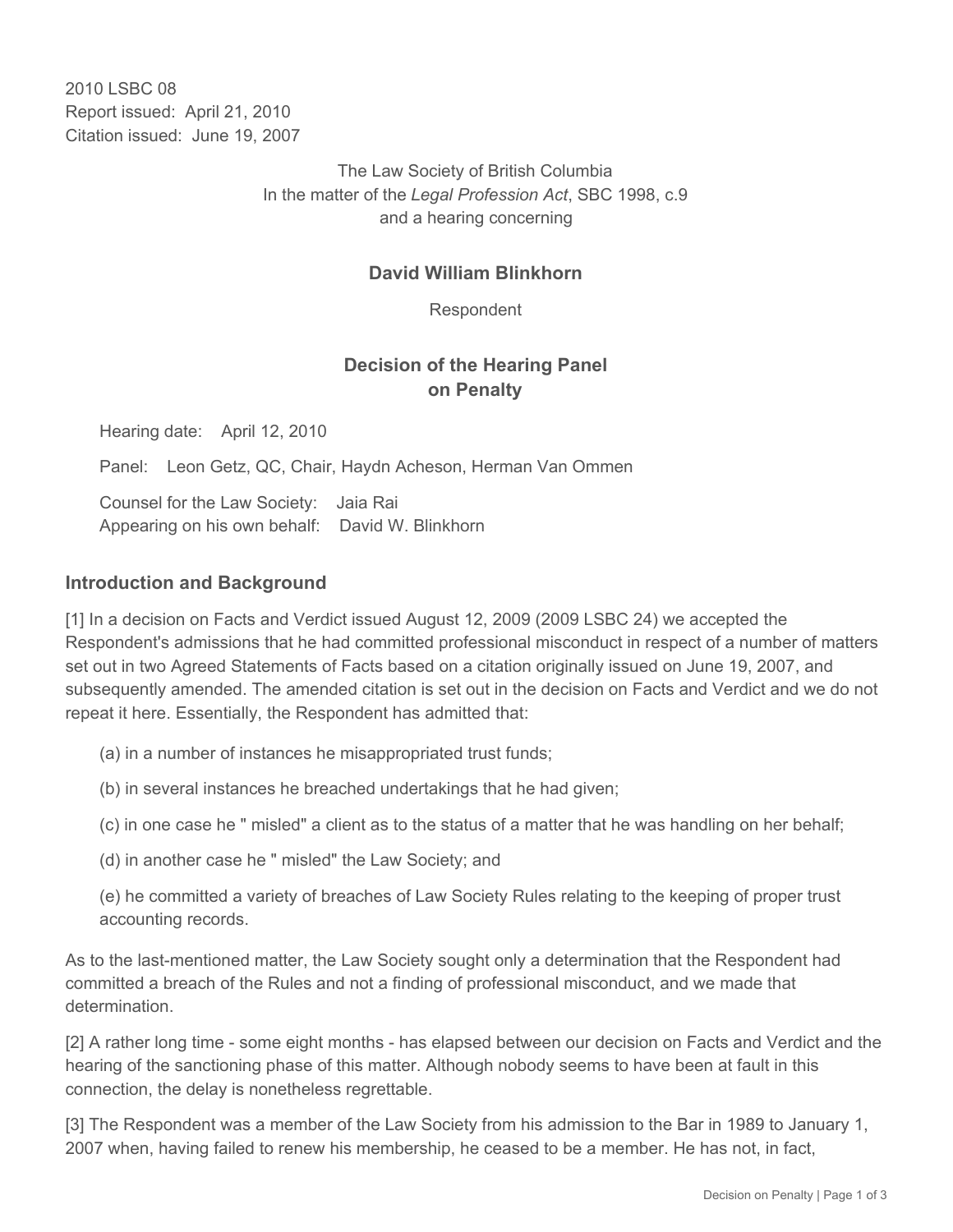practised as a lawyer since May 2006 when he was administratively suspended for failure to file a completed Trust Report for the period ending November 30, 2005. From late 1991 until his suspension, the Respondent practised as a sole practitioner.

[4] The Law Society seeks an order that the Respondent be disbarred and that he pay \$38,500 towards its costs.

# **Discussion**

[5] The Respondent's " transgressions" occurred over a period of about seven years between 1999 and 2006. The use in the citation of decorous language such as " misappropriated" and " misled" , rather than the more plain-speaking " stole" and " lied" , cannot obscure the fact that stealing and lying is exactly what he did, repetitively, for an extended period of time. Nor should the references in the citation to the Respondent's failure, in breach of the Law Society's Rules, to keep proper books and records, obscure the fact that in many respects his failure was to keep any records - he kept none of any kind, proper or otherwise. In giving evidence before us he said that he did not know whether the sums that he agreed in the Agreed Statements of Facts were " misappropriated" were in fact accurate because the only records he had were retrospective reconstructions.

[6] By any objective measure the Respondent's conduct over some seven years was disgraceful and dishonourable. He admitted before us that he knew what he was doing when he did it and he knew that it was wrong.

[7] In these circumstances, it is not surprising that the Law Society seeks disbarment. It referred us, in support of its position, to a number of authorities setting out the applicable principles and holding that disbarment is ordinarily the only appropriate disciplinary response in cases of misappropriation. Those authorities have most recently been reviewed in *Law Society of BC v. Ali,* 2007 LSBC 57*.* See also *Law Society of BC v. Oldroyd,* 2007 LSBC 36*.*

[8] The authorities acknowledge, however, that, in a case such as this, disbarment can be avoided if, as it is put in the written submission of counsel for the Law Society, " the respondent presents compelling evidence of extraordinary mitigating circumstances to satisfy the hearing panel that the protection of the public interest and reputation of the profession does not require disbarment."

[9] The Respondent, in addition to making submissions about sanctions, also testified before us. He candidly said, several times, that he is not currently capable of practising. The central theme of his representations, both as a witness and as counsel on his own behalf, was that his conduct was the product of acute depression and melancholy, apparently largely immune to treatment with drugs, brought on by a complex set of inter-related stresses - domestic, family and professional - that had caused him to make what he repeatedly described as " very bad decisions" . Although, as we have said, he acknowledged that these decisions were " wrong" , he said that they seemed to be right, for him, at the time and in all of the circumstances. Given the authorities, however, he seemed resigned to the inevitability of disbarment and did not seriously argue that an order to this effect should not be made.

[10] The Respondent was articulate, eloquent and to a degree moving in his account of the stresses that he says led him to do what he did. It is neither useful nor, in the circumstances, respectful towards him or the others involved in the matters that he referred to, to explore the details of his evidence.

[11] We do not think, however, that the Respondent's explanations for his conduct meet the test of being compelling evidence of extraordinary mitigating circumstances sufficient to satisfy us that the protection of the public interest and reputation of the profession do not require disbarment. In saying this we do not wish